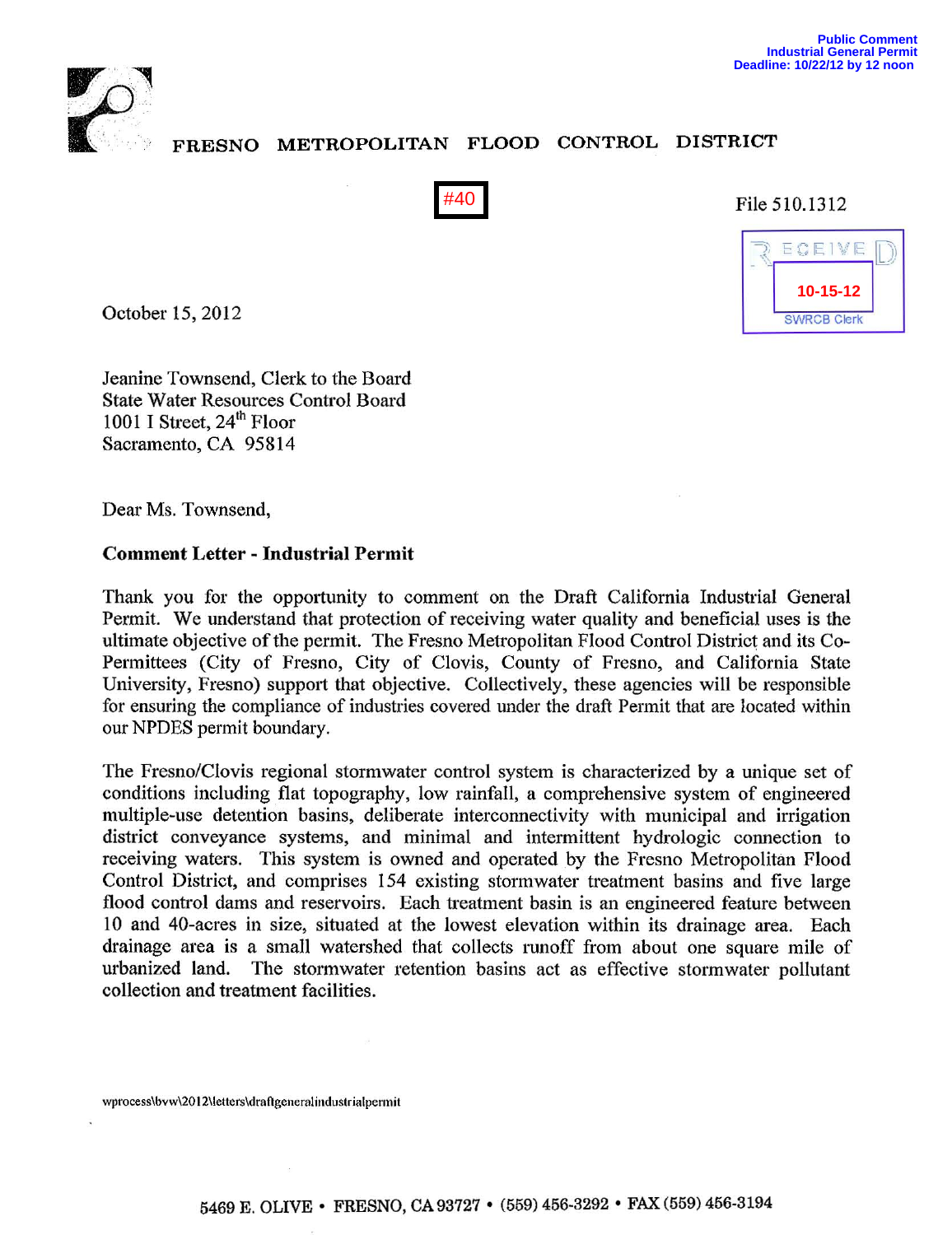We have reviewed the Draft Industrial General Permit with respect to its effects on regional receiving water quality, the protection of local water resources, the impact on permit holders, and the impact on oversight agencies. We provide the following comments:

- I. The "No Exposure Certification" should be filed electronically just once during the term of the Permit, at no cost to the applicant. The burden should be on the business operator to truthfully report the nature of their operations (with appropriate penalties for misrepresentation) and the burden to find noncompliance should remain with the lead regulatory agency (State and Regional Water Quality Control Boards).
- 2. Revenues generated by the Permit should be used to provide local compliance assistance and permit oversight specifically targeting non-filers. Such activities have the potential to improve water quality.
- 3. Regional Water Boards are primarily responsible for enforcement of this General Permit (Order P. 13, Section R.79) and RWQCBs should take the lead on identifying non-filers and following up on sites filing No Exposure Certifications. Given the proliferation of Permittees under the new Permit and the retention of all Permit revenues by the State and Regional Boards, it follows that these agencies should assume the primary burden of monitoring and enforcement.

These issues are discussed in more detail below.

1

## The "No Exposure Certification" should be filed electronically just once during the term of the Permit, at no cost to the applicant.

Many of the businesses in our area will be eligible for a No Exposure Certification because they have very low potential to impact stormwater. It is inappropriate to require a business with no stormwater pollution exposure to pay each year to hire a QISP II in order to re-state their eligibility and confirm what has already been established. CASQA estimates that initial filing and preparation costs will range from \$2,000-\$4,400 dollars. There should be no charge to file a No Exposure Certification. Regulations should not be written in such a way as to require individuals or companies to pay to file a statement that such regulations do not apply to their circumstances. If there is a charge for the repeated electronic filing of NECs, the State should specify to what purpose these fees will be applied, since it's unclear how the discharger's cost of annual re-certification relates to the State's cost to automatically and passively receive these documents.

While using SIC codes to conduct initial inventories of potential industrial discharges to determine their stormwater risks is one of the few screening tools available to regulators and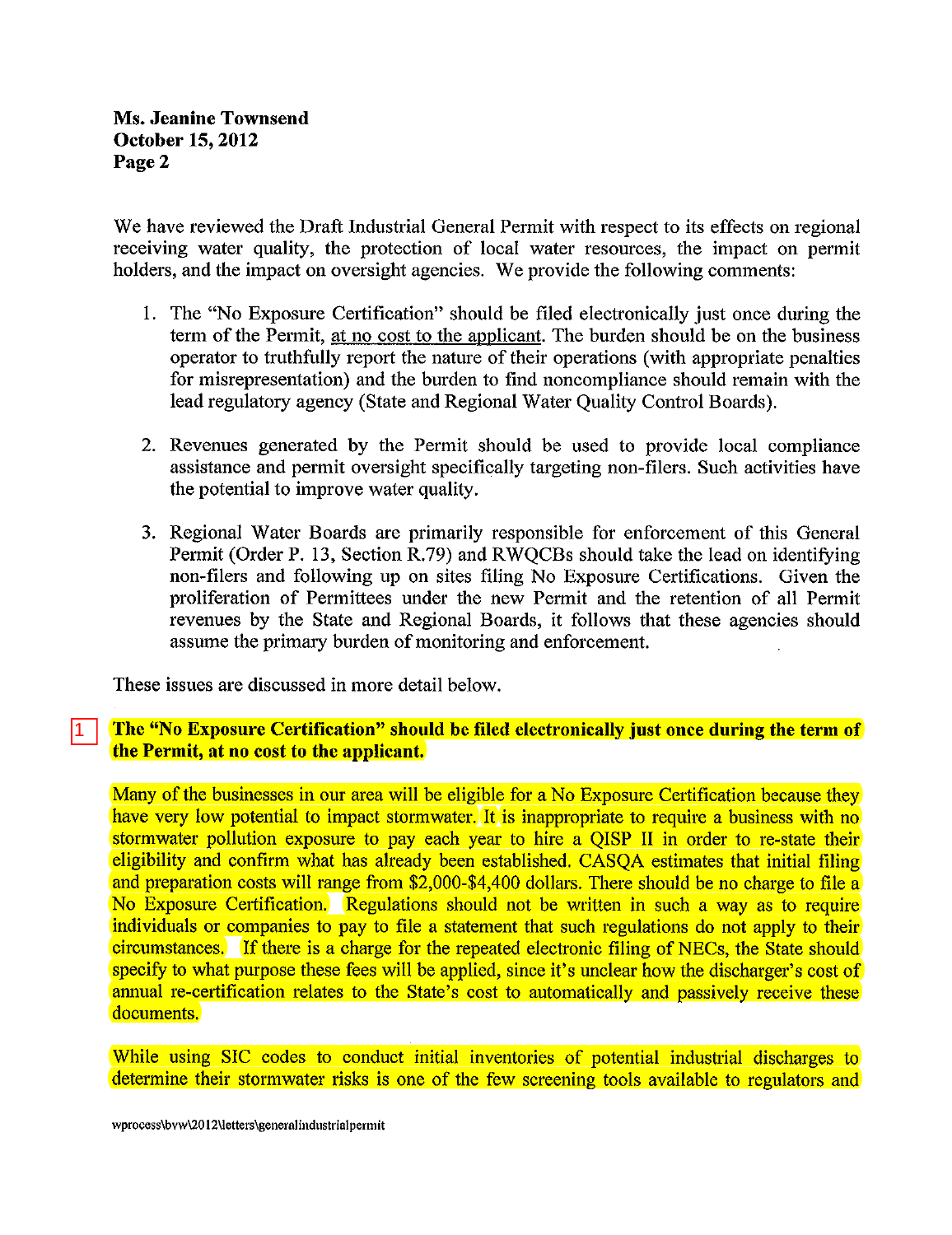Ms. Jeanine Townsend October 15, 2012 Page 3

municipal oversight agencies, it is not a valid tool for automatic inclusion under the Industrial General Permit for all the industries within a specific SIC classification code.

The existing practice of industrial operators establishing their exposure status, per the current permit's provisions for Category 10 operations, can, with minor modifications, adequately serve the permitting process. Specifically, we recommend that the existing method be retained, with the addition of requiring that each operator certify their no exposure status once, using the SMARTS system, during each permit term. This would put the entire regulated community into the database, allowing MS4s, Regional Water Boards and the public to grasp which businesses are within the realm of the permit. Public agencies charged with enforcement of the permit could then use this information to prioritize their workloads by type, scale, location or composition of potential discharges.

## Revenues generated by the Permit should be used to provide local compliance assistance and permit oversight for affected industries. 2

Fresno Metropolitan Flood Control District conducted a workshop with current industrial permittees in the Fresno-Clovis area. The proposed permit was discussed in some detail among experienced dischargers already covered by the Industrial General Permit. Aside from the increased administrative burden of the permit, a common concern we heard was the lack of a level playing field. That is, similar industries not filing for coverage. The focus group relayed the concern that adding more bureaucracy to the current process will drive up costs for the businesses trying to comply while creating a disincentive for the rest to bother trying to do anything.

The expansion of industry-types subject to the draft Permit will raise substantial new revenues for the State NPDES program; up to \$500,000 from the Fresno-Clovis area, depending on the eligibility of industries for the No Exposure Exemption.

The New Industrial General Permit specifies that Regional Water Boards are primarily responsible for enforcement of the Permit (Order P. 13, Section R.79). This General Permit recognizes that Regional Water Boards have the authority to protect the beneficial uses of receiving waters and prevent degradation of water quality. As such, Regional Water Boards may modify monitoring requirements and review, comment, approve or disapprove any Discharger reports required under this General Permit. Further, Permit revenues accrue to the Regional Water Boards and the State, providing the means by which Permit monitoring and enforcement may be implemented. Given the proliferation of Permittees under the new Permit and the retention of all Permit revenues by the State and Regional Boards, it follows that those agencies should assume the primary burden of monitoring and enforcement, including the identification of non-filers and following up on sites filing No Exposure Certifications. 3

wprocess\bvw\2012\letters\generalindustrialpermit